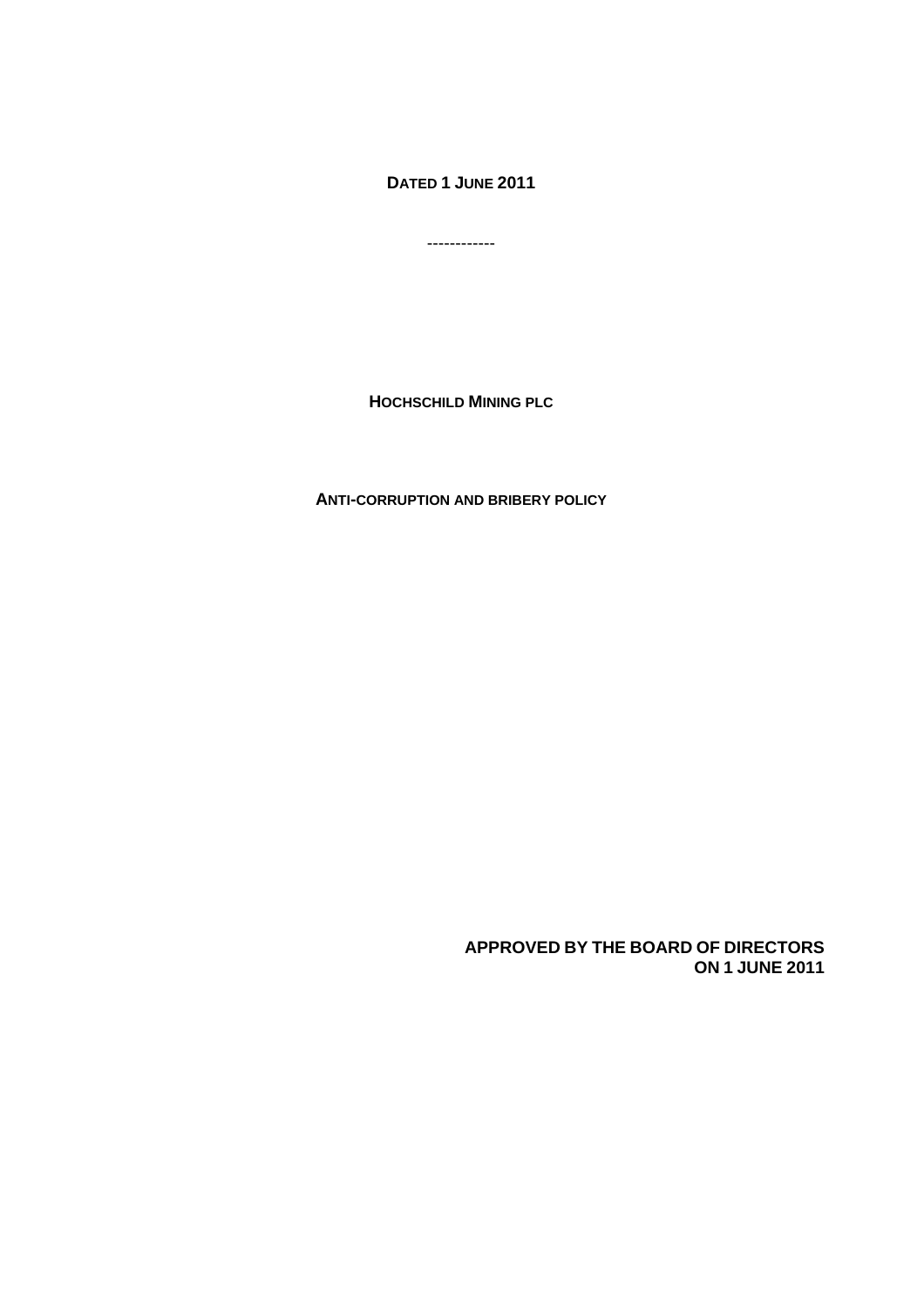# **CONTENTS**

| <b>CLAUSE</b>  |  |
|----------------|--|
| $\mathbf{1}$ . |  |
| 2.             |  |
| 3.             |  |
| 4.             |  |
| 5.             |  |
| 6.             |  |
| 7 <sub>1</sub> |  |
| 8.             |  |
| 9.             |  |
| 10.            |  |
| 11.            |  |
| 12.            |  |
| 13.            |  |
| 14.            |  |
| 15.            |  |
|                |  |

## **SCHEDULE**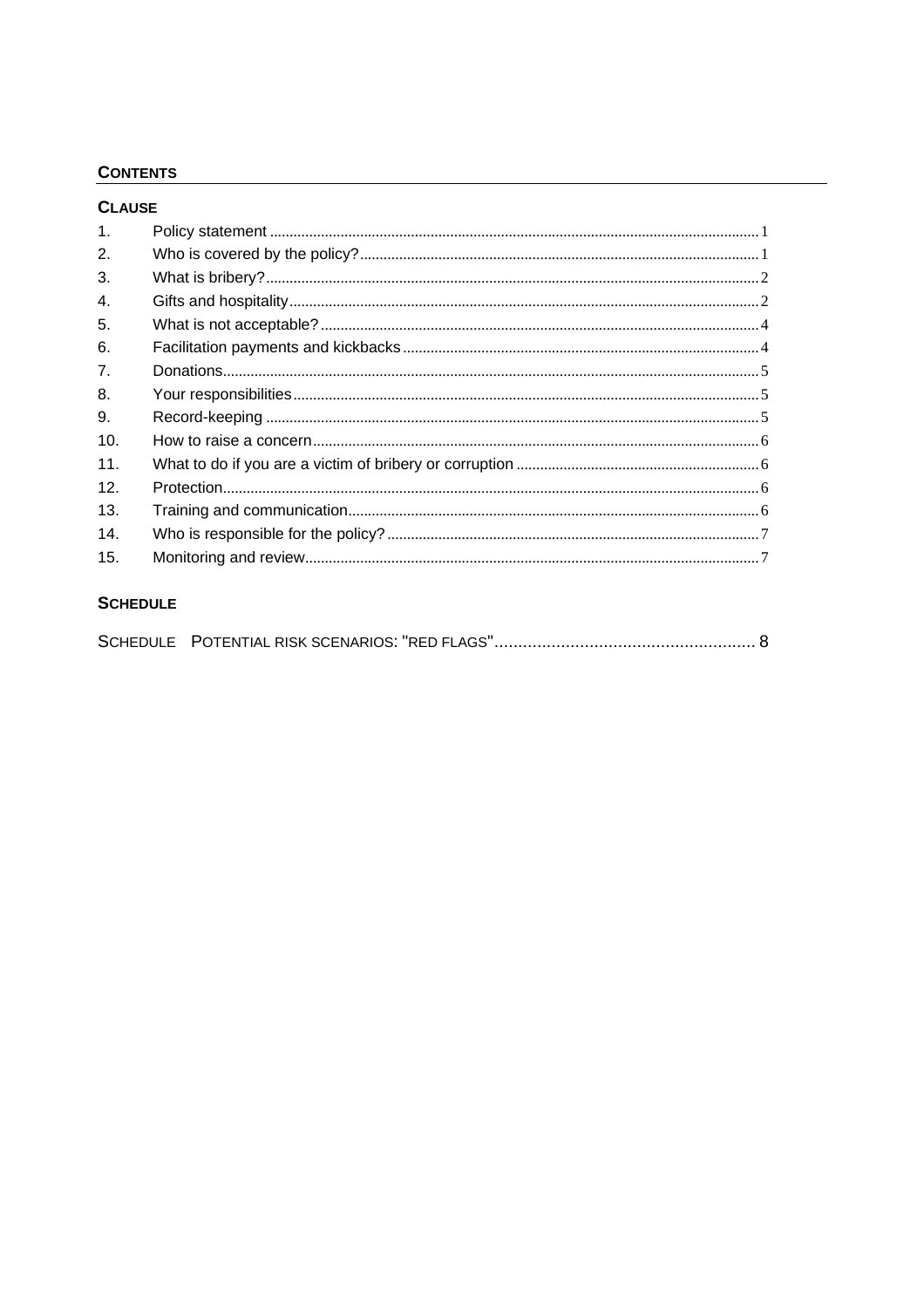## **1. POLICY STATEMENT**

- 1.1 It is the Group's policy to conduct all of our business in an honest and ethical manner. We take a zero-tolerance approach to bribery and corruption and are committed to acting professionally, fairly and with integrity in all our business dealings and relationships wherever we operate and implementing and enforcing effective systems to counter bribery.
- 1.2 We will uphold all laws relevant to countering bribery and corruption in all the jurisdictions in which we operate. However, as a group headed by a company incorporated in the UK, we remain bound by the laws of the UK, including the Bribery Act 2010, in respect of our conduct both at home and abroad.
- 1.3 The purpose of this policy is to:
	- (a) set out our responsibilities, and of those working for us, in observing and upholding our position on bribery and corruption; and
	- (b) provide information and guidance to those working for us on how to recognise and deal with bribery and corruption issues,

and should be read in conjunction with the Group's Code of Conduct, a copy of which is available on the intranet (the "**Code of Conduct**").

- 1.4 Bribery and corruption are punishable for individuals by up to ten years' imprisonment and if we are found to have taken part in corruption we could face an unlimited fine and face damage to our reputation. We therefore take our legal responsibilities very seriously.
- 1.5 In this policy, **third party** means any individual or organisation you come into contact with during the course of your work for us, and includes actual and potential clients, customers, suppliers, distributors, business contacts, agents, advisers, and government and public bodies, including their advisors, representatives and officials, politicians and political parties.

## **2. WHO IS COVERED BY THE POLICY?**

This policy applies to all individuals working at all levels and grades, including senior managers, officers, directors, employees (whether permanent, fixed-term or temporary), consultants, contractors, trainees, seconded staff, casual workers and agency staff, volunteers, interns, agents, sponsors, or any other person associated with us, or any of our subsidiaries or their employees, wherever located (collectively referred to as **workers** in this policy).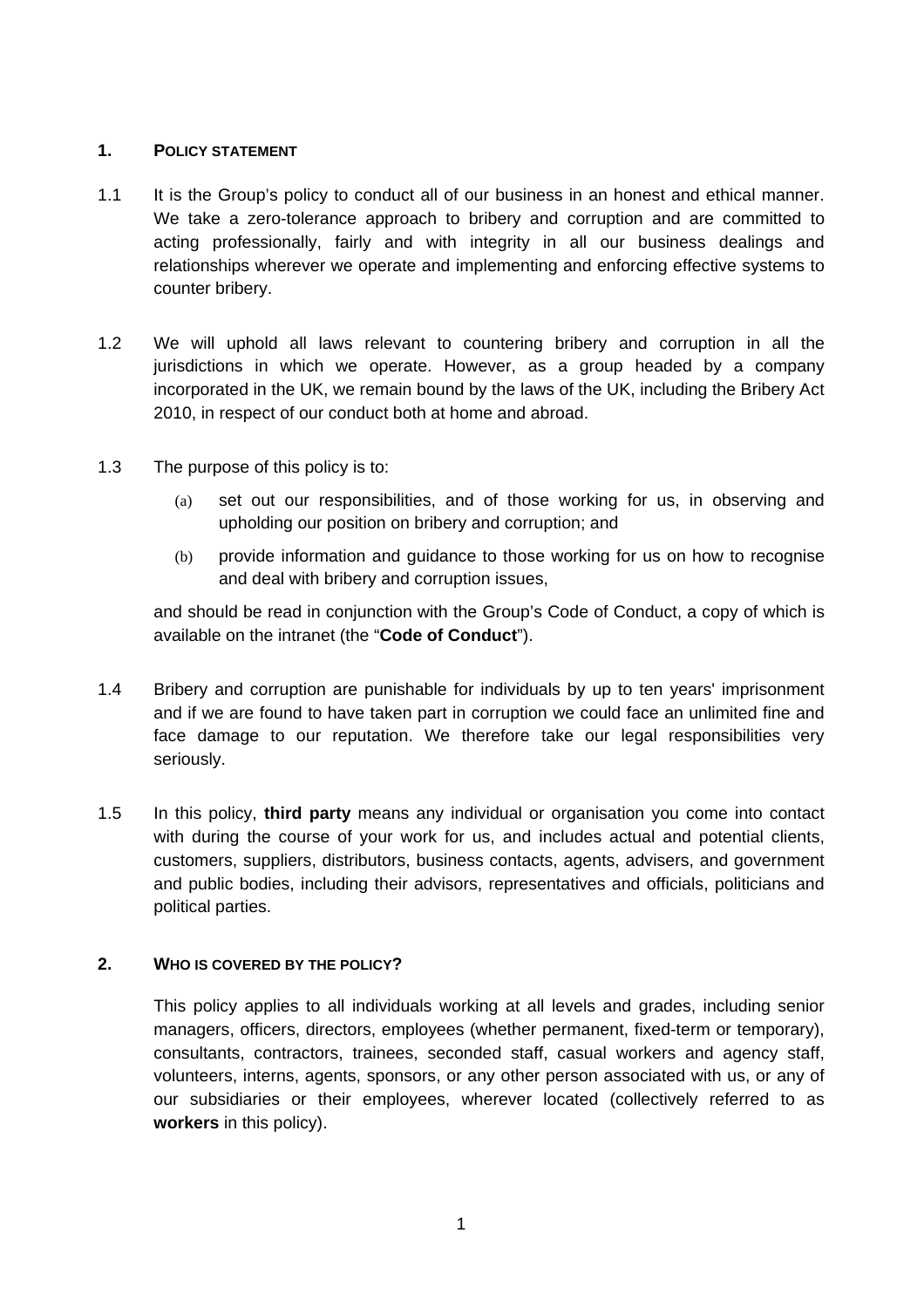# **3. WHAT IS BRIBERY?**

A bribe is an inducement or reward offered, promised or provided in order to gain any commercial, contractual, regulatory or personal advantage.

# **Examples:**

# **Offering a bribe**

You offer a potential client tickets to a major sporting event, but only if they agree to do business with us.

This would be an offence as you are making the offer to gain a commercial and contractual advantage. We may also be found to have committed an offence because the offer has been made to obtain business for us. It may also be an offence for the potential client to accept your offer.

# **Receiving a bribe**

A supplier gives a relative of yours a job, but makes it clear that in return they expect you to use your influence in our organisation to ensure we continue to do business with them.

It is an offence for a supplier to make such an offer. It would be an offence for you to accept the offer as you would be doing so to gain a personal advantage.

# **Bribing a public official (a "Public Official")**

You arrange for the business to pay an additional payment to an official to speed up an administrative process such as clearing our goods through customs.

The offence of bribing a Public Official has been committed as soon as the offer is made. This is because it is made to gain a business advantage for us. We may also be found to have committed an offence.

## **4. GIFTS AND HOSPITALITY**

- 4.1 This policy does not prohibit normal and appropriate hospitality (given and received) to or from third parties.
- 4.2 Details of the Group's policy on the acceptance and giving of gifts are given in the Code of Conduct. In particular, the giving or receipt of gifts is not prohibited, if the following requirements are met: You may accept modest gifts and invitations, under the following circumstances: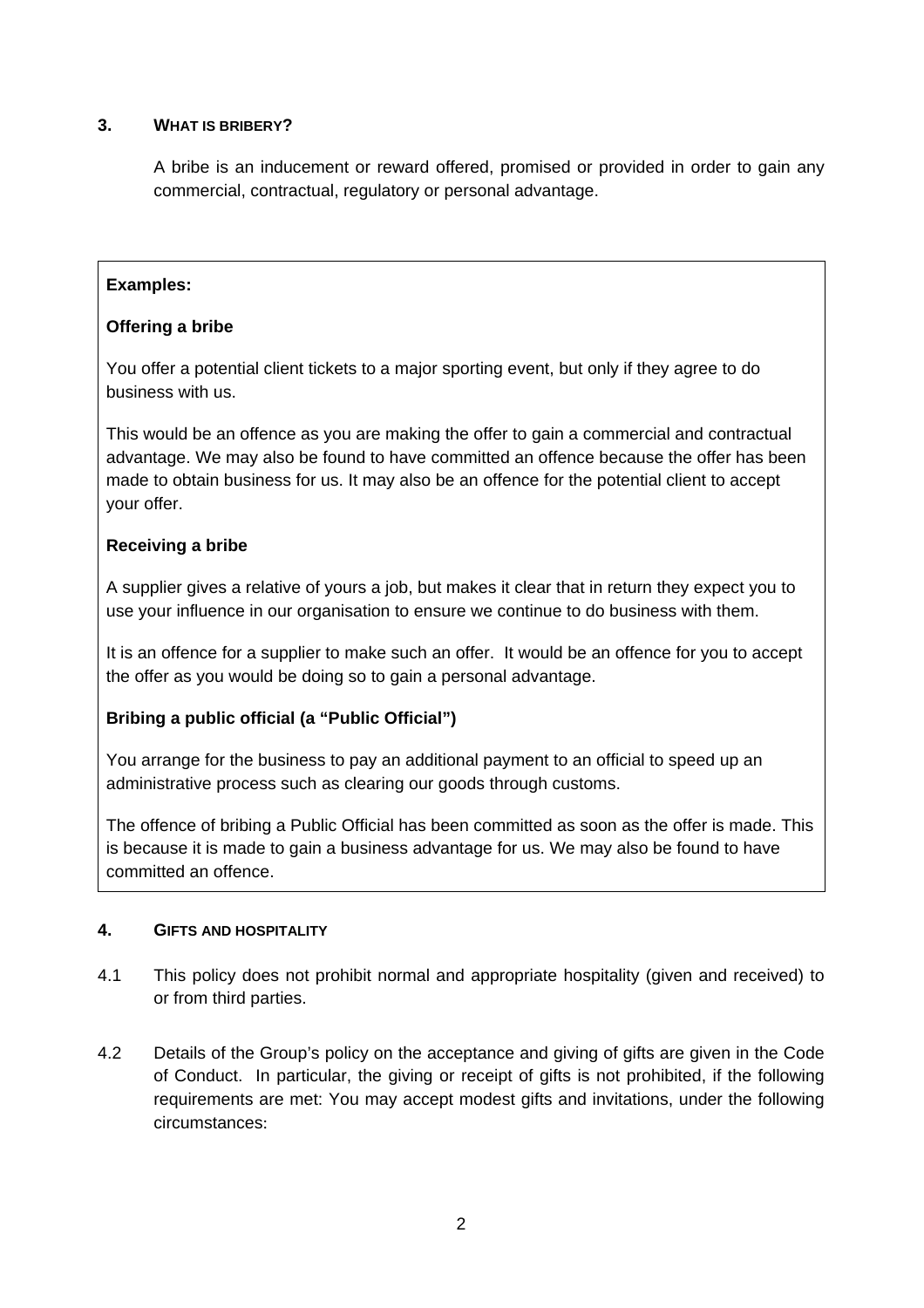- When there is no indication that the person offering the gift or invitation is trying to impose an obligation or to unduly influence your decisions.
- When the acceptance is within the "normal course of business" to be polite and to promote good commercial relations.
- When the acceptance is legal and conforms with generally acknowledged ethical rules.
- Provided that neither you nor we could be faced with an embarrassing situation, if the public were to know the circumstances.

By way of example, acceptable gifts and invitations include:

- Occasional lunches or dinners, invitations to sporting events, theatre performances or similar events. Gifts or invitations with an estimated cost above US\$100 (or its equivalent) must be informed to your superior and approved by the Human Resources Department.
- Small occasional gifts on special celebrations such as anniversaries, important events or holidays.
- Invitations to the supplier's production plants or offices, provided that the country's General Manager provides the corresponding authorisation.
- Trips to trade shows, conferences and seminars, provided that they are channelled through the Human Resources Department.
- Advertising materials or promotional material with low value, such as pens or key rings.
- Low cost prizes in recognition of services rendered to civic, charitable educational or religious bodies.
- Reimbursement of reasonable and supported expenses for oral or written presentations about a matter related to the Company.
- Gifts and invitations clearly motivated by evident family ties or friendship and not for business relationships.
- 4.3 If you are not sure if it is appropriate to accept a certain gift, discuss it with your immediate superior.
- 4.4 You may accept a valuable gift on behalf of the Company, when it appears to be extremely impolite or inappropriate to reject it. In these cases, all gifts are to be sent to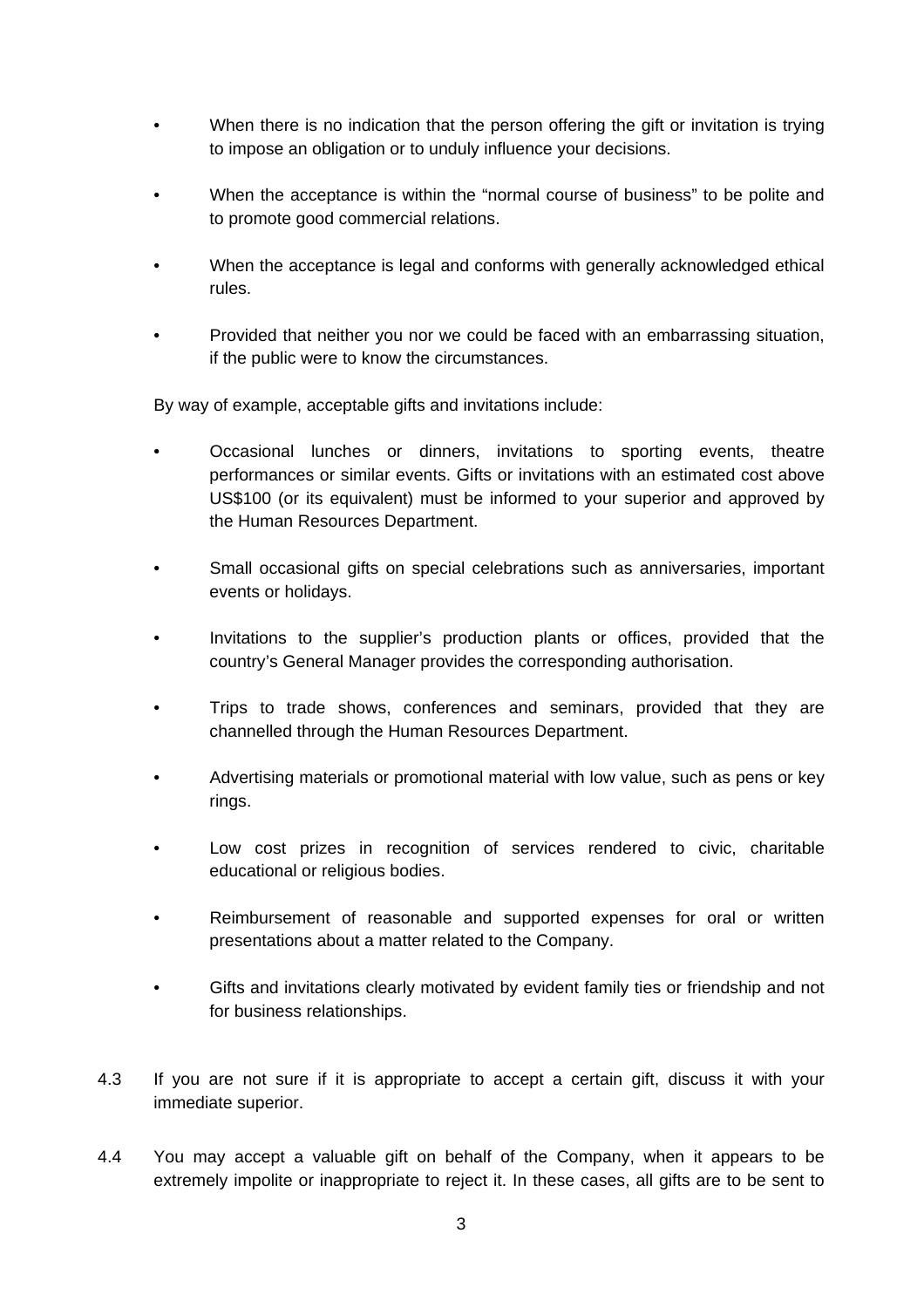the Human Resources Department who will give it away by a raffle or other similar method. Inform your immediate supervisor about the gift to determine what should be done in this case.

4.5 We appreciate that the practice of giving business gifts varies between countries and regions and what may be normal and acceptable in one region may not be in another. The test to be applied is whether in all the circumstances the gift or hospitality is reasonable and justifiable. The intention behind the gift should always be considered.

## **5. WHAT IS NOT ACCEPTABLE?**

It is not acceptable for you (or someone on your behalf) to:

- (a) give, promise to give, or offer, a payment, gift or hospitality with the expectation or hope that a business advantage will be received, or to reward a business advantage already given;
- (b) give, promise to give, or offer, a payment, gift or hospitality to a government official, agent or representative to "facilitate" or expedite a routine procedure;
- (c) accept payment from a third party that you know or suspect is offered with the expectation that it will obtain a business advantage for them;
- (d) accept a gift or hospitality from a third party if you know or suspect that it is offered or provided with an expectation that a business advantage will be provided by us in return;
- (e) threaten or retaliate against another worker who has refused to commit a bribery offence or who has raised concerns under this policy; or
- (f) engage in any activity that might lead to a breach of this policy.

## **6. FACILITATION PAYMENTS AND KICKBACKS**

- 6.1 We do not make, and will not accept, facilitation payments of any kind. Facilitation payments are typically small, unofficial payments made to secure or expedite a routine government action by a government official.
- 6.2 If you are asked to make a payment on our behalf, you should always be mindful of what the payment is for and whether the amount requested is proportionate to the goods or services provided. You should always ask for a receipt which details the reason for the payment. If you have any suspicions, concerns or queries regarding a payment, you should raise these with your manager.
- 6.3 Kickbacks are typically payments made in return for a business favour or advantage. All workers must avoid any activity that might lead to, or suggest, that a facilitation payment or kickback will be made or accepted by us.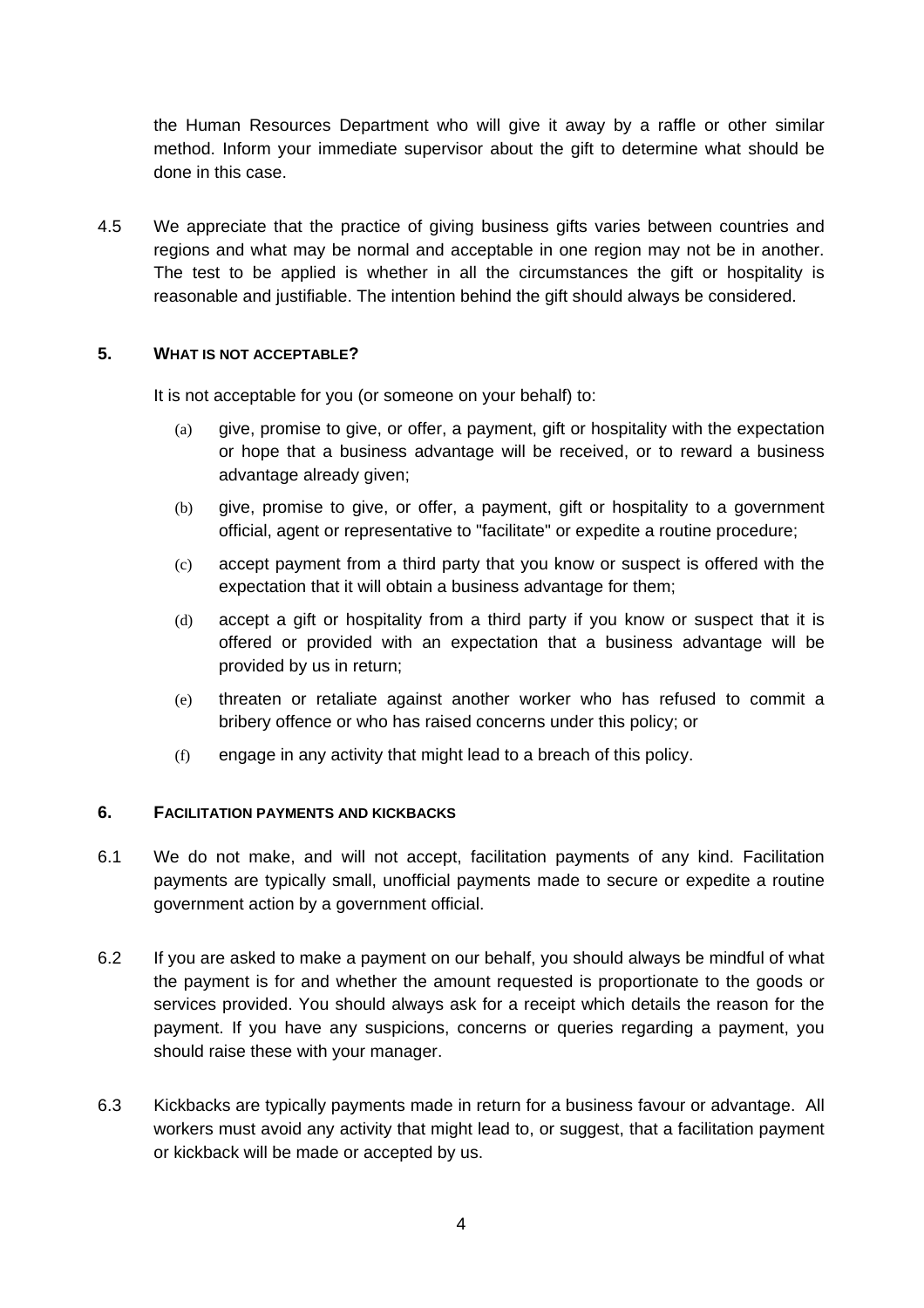## **7. DONATIONS**

Whilst the Company does not make contributions to political parties, the Group may incur expenditure, where permitted by law, with the aim of supporting or promoting the democratic process in general. The Group only makes charitable donations that are legal and ethical under local laws and practices. No donation must be offered or made without the prior approval of your manager.

## **8. YOUR RESPONSIBILITIES**

- 8.1 You must ensure that you read, understand and comply with this policy.
- 8.2 The prevention, detection and reporting of bribery and other forms of corruption are the responsibility of all those working for us or under our control. All workers are required to avoid any activity that might lead to, or suggest, a breach of this policy.
- 8.3 You must notify your manager or the Human Resources Department or any of the named contacts under the Group's Whistleblowing Policy as soon as possible if you believe or suspect that a conflict with this policy has occurred, or may occur in the future. For example, if a client or potential client offers you something to gain a business advantage with us, or indicates to you that a gift or payment is required to secure their business. Further "red flags" that may indicate bribery or corruption are set out in the Schedule.
- 8.4 Any employee who breaches this policy will face disciplinary action, which could result in dismissal for gross misconduct. We reserve our right to terminate our contractual relationship with other workers if they breach this policy.

## **9. RECORD-KEEPING**

- 9.1 We must keep financial records and have appropriate internal controls in place which will evidence the business reason for making payments to third parties.
- 9.2 You must declare and keep a written record of all hospitality or gifts accepted or offered, which will be subject to managerial review.
- 9.3 You must ensure all expenses claims relating to hospitality, gifts or expenses incurred to third parties are submitted in accordance with our expenses policy and specifically record the reason for the expenditure.
- 9.4 All accounts, invoices, memoranda and other documents and records relating to dealings with third parties, such as clients, suppliers and business contacts, should be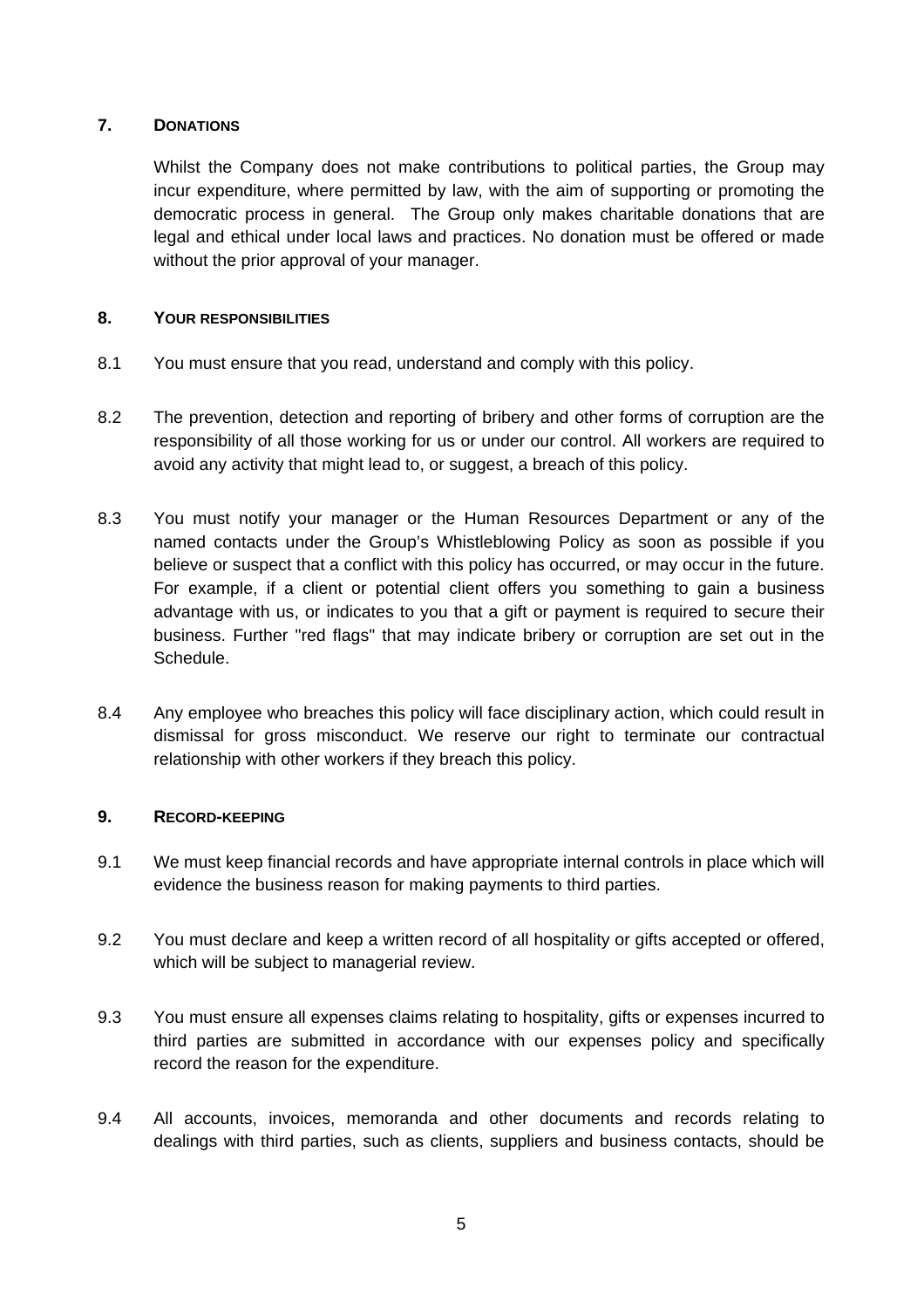prepared and maintained with strict accuracy and completeness. No accounts must be kept "off-book" to facilitate or conceal improper payments.

## **10. HOW TO RAISE A CONCERN**

You are encouraged to raise concerns about any issue or suspicion of malpractice at the earliest possible stage. If you are unsure whether a particular act constitutes bribery or corruption, or if you have any other queries, these should be raised with your manager or the Human Resources Department. Concerns should be reported by following the procedure set out in our Whistleblowing Policy which can be found on the intranet and on request from the HR team in Lima or the Company Secretary in London.

## **11. WHAT TO DO IF YOU ARE A VICTIM OF BRIBERY OR CORRUPTION**

It is important that you tell your manager, the Human Resources Department or the contacts named in the Group's Whistleblowing Policy as soon as possible if you are offered a bribe by a third party, are asked to make one, suspect that this may happen in the future, or believe that you are a victim of another form of unlawful activity.

## **12. PROTECTION**

- 12.1 Workers who refuse to accept or offer a bribe, or those who raise concerns or report another's wrongdoing, are sometimes worried about possible repercussions. We aim to encourage openness and will support anyone who raises genuine concerns in good faith under this policy, even if they turn out to be mistaken.
- 12.2 We are committed to ensuring no one suffers any detrimental treatment as a result of refusing to take part in bribery or corruption, or because of reporting in good faith their suspicion that an actual or potential bribery or other corruption offence has taken place, or may take place in the future. Detrimental treatment includes dismissal, disciplinary action, threats or other unfavourable treatment connected with raising a concern. If you believe that you have suffered any such treatment, you should inform the compliance manager immediately. If the matter is not remedied, and you are an employee, you should raise it formally with the Human Resources Department.

## **13. TRAINING AND COMMUNICATION**

- 13.1 Training on this policy forms part of the induction process for all new workers. All existing workers will receive regular, relevant training on how to implement and adhere to this policy.
- 13.2 Our zero-tolerance approach to bribery and corruption must be communicated to all suppliers, contractors and business partners at the outset of our business relationship with them and as appropriate thereafter.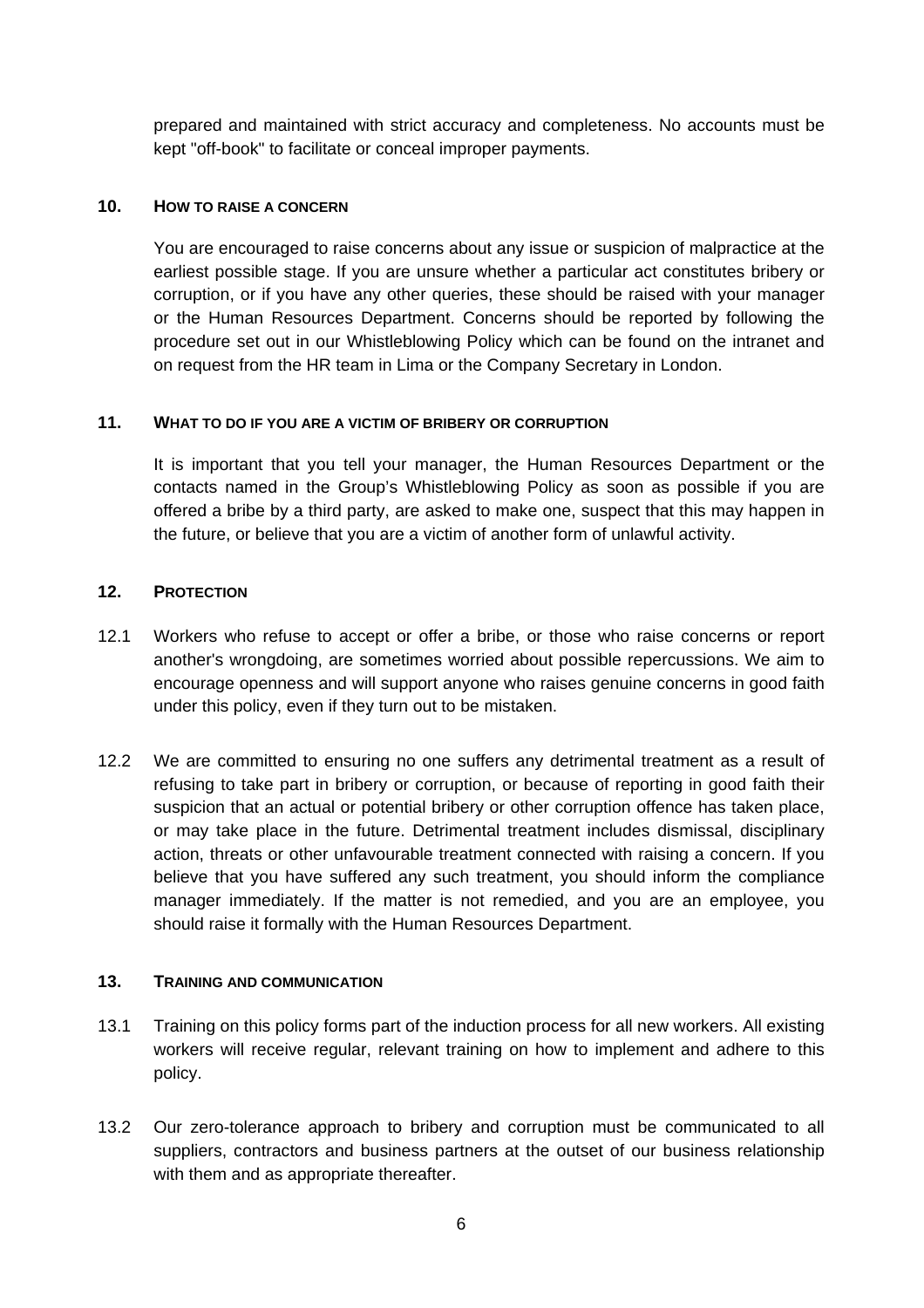## **14. WHO IS RESPONSIBLE FOR THE POLICY?**

- 14.1 The board of directors has overall responsibility for ensuring this policy complies with our legal and ethical obligations, and that all those under our control comply with it.
- 14.2 Senior members of the Group's management team and the Company Secretary have the collective primary and day-to-day responsibility for implementing this policy. Responsibility for monitoring the use of this policy lies with the management team supported as appropriate, for example, by the Head of the Internal Audit function who shall report periodically to the Audit Committee on the effectiveness of this policy. Management at all levels are responsible for ensuring those reporting to them are made aware of and understand this policy and training on it as and when required.

#### **15. MONITORING AND REVIEW**

- 15.1 The Head of the Group's Internal Audit Function will monitor the effectiveness and review the implementation of this policy, regularly considering its suitability, adequacy and effectiveness which shall be reported to the Group's Audit Committee. Any improvements identified will be made as soon as possible. Internal control systems and procedures will be subject to regular audits to provide assurance that they are effective in countering bribery and corruption.
- 15.2 All workers are responsible for the success of this policy and should ensure they use it to disclose any suspected danger or wrongdoing.
- 15.3 Workers are invited to comment on this policy and suggest ways in which it might be improved. Comments, suggestions and queries should be addressed to the Human Resources Department.
- 15.4 This policy does not form part of any employee's contract of employment and it may be amended at any time.